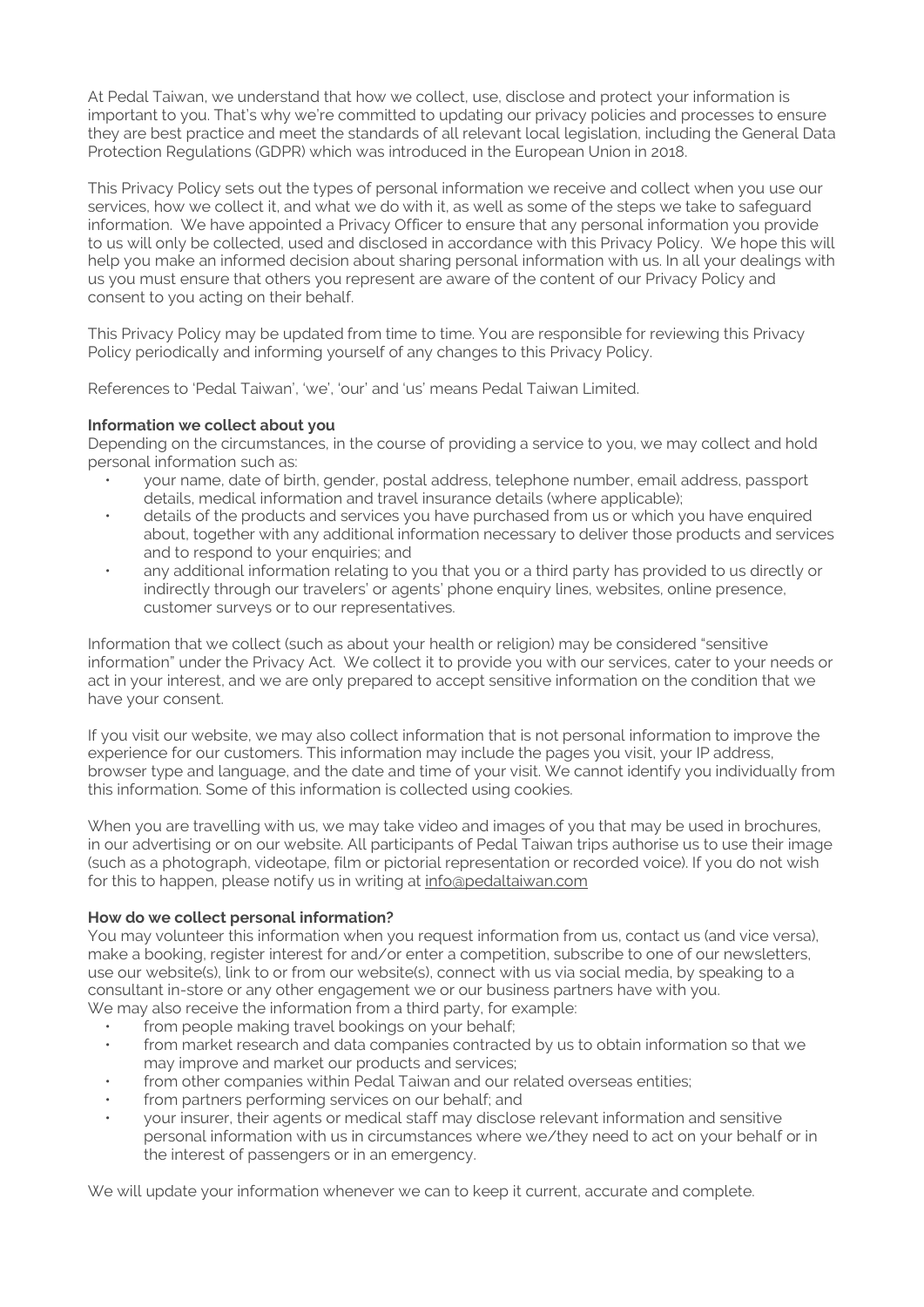You represent and warrant to us that you have obtained all required consents and are fully authorised to disclose all personal information you provide to us including without limitation personal information of your friends and family members provided in connection with making travel bookings.

# **Why do we collect, use, hold and disclose your information?**

We collect personal information about you so that we can perform our business activities and functions and to provide the best possible quality of customer service.

We may collect, hold, use and disclose your information for the following purposes:

- administering services we are providing to you such as arranging your tour booking
- some countries will only permit travel if you provide your advance passenger data. These requirements may differ depending upon your destination and you are advised to check. Even if not mandatory, we may exercise our discretion to assist where appropriate
- manage our relationship with you, including updates about your tour booking and handling complaints
- to contact you in the event of an emergency
- combining information collected from you at different times for the purpose of research and analysis to provide a better customer experience, including customising online content for you
- to identify and tell you about services we think you may be interested in, including sending email newsletters or sending printed materials to your postal address
- providing relevant information, which may include sensitive personal information, to insurers, their agents and medical staff in circumstances where we/they need to act on your behalf or in the interest of passengers or in an emergency.
- to make improvements to our site(s) and make it easier to find the information you are looking for
- for identification of fraud or error or for regulatory reporting and compliance

When you provide your email address to Pedal Taiwan to make an online booking, your contact details may be retained even if the transaction is not completed. This is so we can assist you in future with online bookings, and as a result of this you may receive a follow up enquiry email. This email will contain information on what action, if any, you can choose that will direct us to cease any further contact with you or destroy the personal information we have collected about you.

We are only permitted to store your personal information for as long as necessary having regard to the purposes for which it was collected or a related or ancillary purpose. We may therefore delete your personal information after a reasonable period of time and, if you have not used our services for some time, you may have to re-enter or re-supply your personal information to us.

We will not disclose your personal information otherwise than as described in this Privacy Policy without your consent unless we reasonably believe that disclosure is necessary to lessen or prevent a threat to life, health or safety or for certain action to be undertaken by an enforcement body (e.g. prevention, detection, investigation, prosecution or punishment of criminal offences), disclosure is authorised or required by law or disclosure is otherwise permitted by applicable privacy laws.

## **Who do we disclose your information to?**

We may disclose your personal information as follows:

- We may share your personal information inside Pedal Taiwan and to our related overseas entities for the purposes of providing products or services to you, research and marketing purposes. Any marketing purposes will be conducted in accordance with our 'Marketing and Privacy' statement below.
- We may disclose your personal information to our employees, contractors or third party service providers located in the UK or overseas for the purposes of the operation of our website or our business, fulfilling requests by you, managing your bookings, responding to your enquiries and to otherwise provide products and services to you, including, without limitation, to airlines, tour companies, travel agencies, web hosting providers, IT systems administrators, mailing houses, couriers, payment processors, data entry service providers, electronic network administrators, debt collectors, and professional advisors such as accountants, solicitors, business advisors and consultants.
- We may disclose your personal information to external parties for research purposes and to identify other services you may be interested in, in accordance with our 'Marketing and Privacy' statement below.
- We may share aggregated non-personal information with third parties, such as our travel industry partners to analyse trends and further improve our service to you.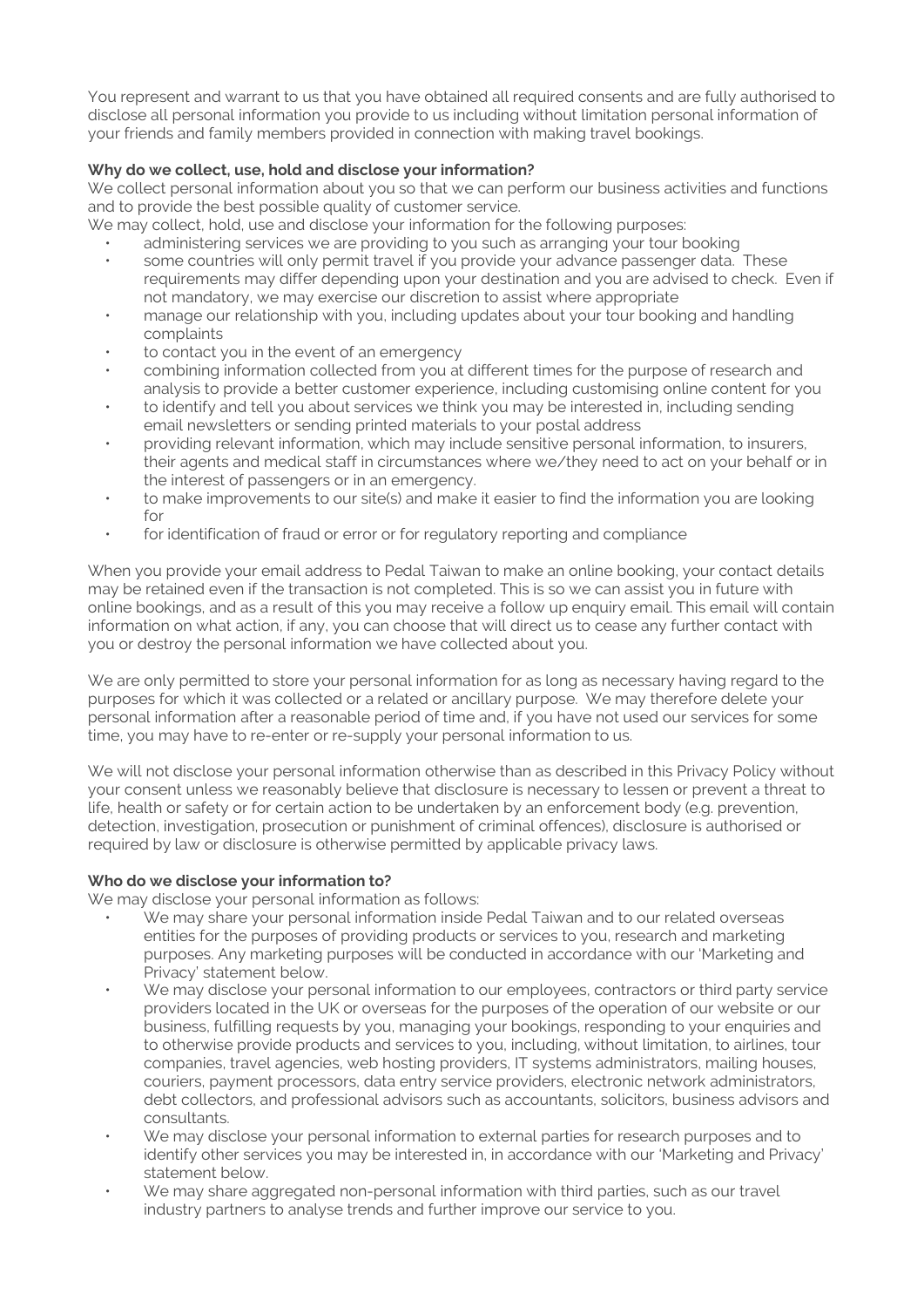- We may share information with third parties in limited circumstances without your consent where we reasonably believe the disclosure is necessary to lessen or prevent a threat to life, health or safety, or for certain action to be undertaken by an enforcement body (e.g. prevention, detection, investigation, prosecution or punishment of criminal offences), where disclosure is authorised or required by law or disclosure is otherwise permitted by applicable privacy laws.
- In order for you to travel abroad, we may disclose your personal information where disclosure is required by government authorities at the point(s) of departure and/or destination to process your information for immigration, border control, security and anti-terrorism purposes.
- Where you provide us personal information for the purposes of booking travel related services on your behalf or on behalf of another person, we must provide such personal information to the travel providers you have selected for the purposes of completing the booking. We have no control over how travel providers use, disclose or store personal information. Please ensure you agree with the privacy practices of the travel providers you select prior to providing us your personal information for the purposes of booking travel related services with such travel providers. You acknowledge and agree that we provide your personal information to such travel providers solely as your agent and not as the principal holder and we will not be required to ensure their compliance with applicable privacy laws, this privacy policy or otherwise be liable or accountable for your personal information including without limitation their use and disclosure of your personal information.

## **Trans-Border Data Flows**

When you provide, or otherwise allow us to collect, your personal information, you consent to your personal information being disclosed to relevant related overseas entities and third party overseas recipients, as set out below.

In providing our services to you, it may be necessary for us to disclose personal information to relevant overseas entities. For instance, we may need to disclose personal information to our related overseas entities in order to respond to your enquiry. We may also need to disclose personal information to overseas recipients other than our related overseas entities (third party overseas recipients), such as relevant overseas travel service providers for the purpose of arranging your booking with them.

Where we disclose your personal information to a third party overseas recipient, your personal information will generally be received in the country in which the recipient will provide the services to you or in which their business is based. Unless otherwise contemplated herein or otherwise permitted or required by applicable law, we will only disclose your personal information to these overseas recipients in connection with facilitation of your travel booking and/or to enable the performance of administrative and technical services by them on our behalf.

By using our products and services, you agree that we will not be required to ensure that third party overseas recipients comply with UK privacy laws or otherwise be liable or accountable for how the recipient handles your personal information.

We may deal with many different service providers all over the world, so it is not possible for us to set out in this Policy all of the different countries to which we may send your personal information. However, if you have any specific questions about where or to whom your personal information will be sent, please contact us in writing using the contact details below.

Companies to whom personal information is disclosed which are registered in the United States may be required to provide information under the USA PATRIOT Act H.R. 3162.

# **Security of Information**

We have implemented various physical, electronic and managerial security procedures in order to protect personal information from loss and misuse, and from unauthorised access, modification, disclosure and interference. Pedal Taiwan regularly reviews security and encryption technologies and will strive to protect your personal information as fully as we protect our own confidential information.

## **Credit card security**

- All online payments are transmitted over a secure socket layer (SSL) connection.
- Credit card information is transmitted immediately to a payment gateway solution via an encrypted port.
- Pedal Taiwan does not store your credit card number in any of our systems, it is used only within the context of the transaction then destroyed upon receipt from an acquiring bank.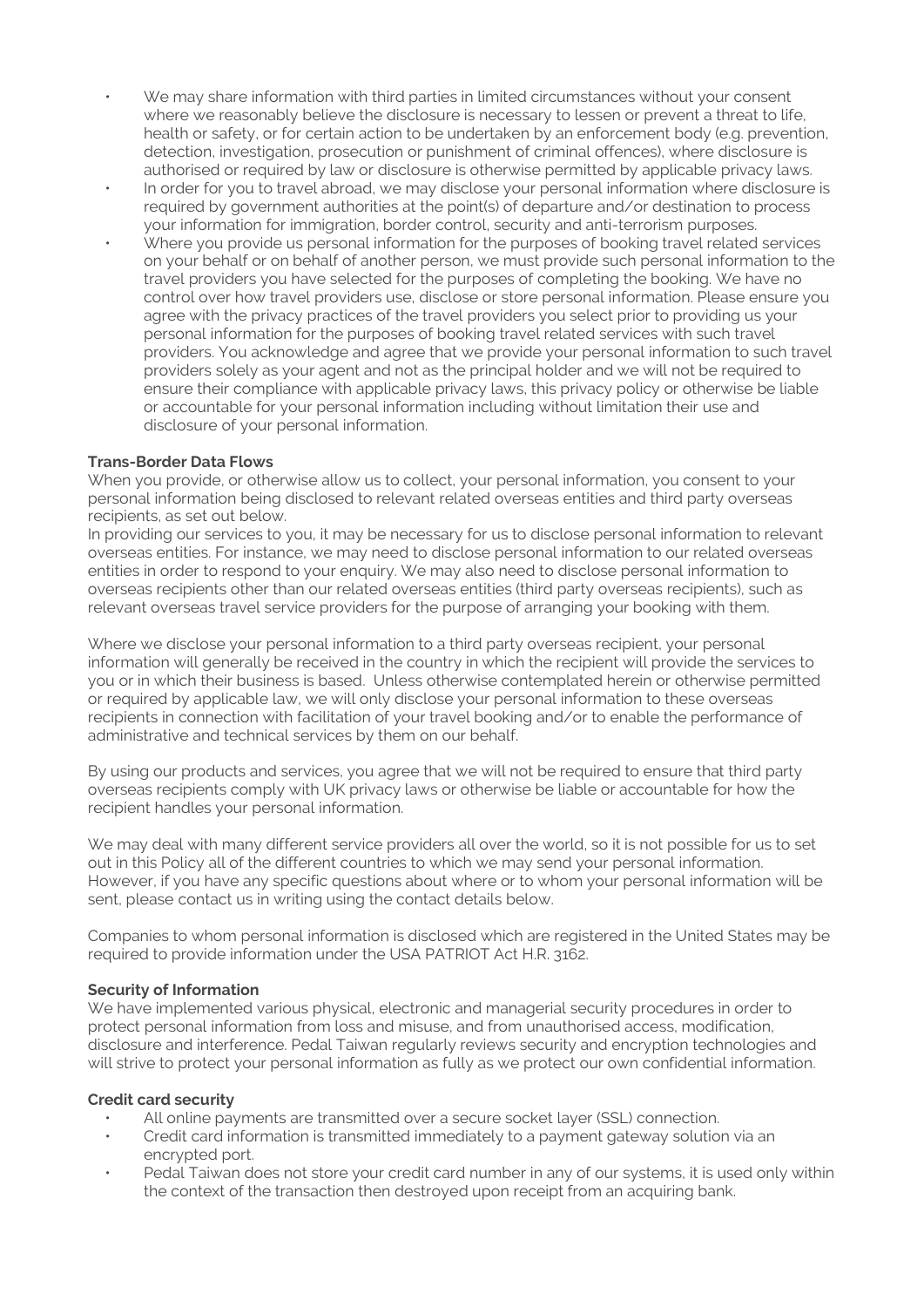- All credit card payments receive an identification number that is proof of the transaction's acceptance into the banking system. This identification number can be used to trace any transaction back to the credit card issuer (for example, the bank that issued the MasterCard, or VISA credit card).
- Personal information is destroyed or de-identified when no longer needed.

Whilst we take reasonable steps to ensure that your personal information is secure, as the internet is inherently insecure, any personal information or other information you transmit to us online is transmitted at your own risk.

### **Your preferences**

We offer you choices when we ask for personal information, whenever reasonably possible. You have the option of dealing anonymously with us, either on our websites or through other methods. There will be circumstances where this is not possible in order to complete your request. You may decline to provide personal information to us and/or refuse cookies in your browser, although some of our features or services may not function properly as a result. For example, if you do not provide us with the personal information described above, some or all of the following may happen:

- we may not be able to provide the requested products or services to you, either to the same standard or at all;
- we may not be able to provide you with information about products and services that you may want, including information about discounts, sales or special promotions; or
- we may be unable to tailor the content of our websites to your preferences and your experience of our websites may not be as enjoyable or useful.

### **How do I access and correct my personal information?**

You can enquire about personal information we hold about you by using the contact details below. We will need to verify your identity before disclosing personal information. Please allow up to 10 business days for us to process your request, however we will endeavour to deal with your request sooner.

You can ask us to update any inaccurate, incomplete or out-of-date information we hold about you using the contact details below. There is no fee to make an enquiry or request in relation to your information, or for us to add to, correct or update our records.

There may be instances where we cannot grant you access to the personal information we hold. For example, we may need to refuse access if granting access would interfere with the privacy of others or if it would result in a breach of confidentiality. If that happens, we will give you written reasons for any refusal.

### **Marketing and privacy**

We may from time to time use your personal information to identify new or existing products that we believe may be of interest to you. We may communicate this via email, phone or your postal address. If you no longer wish to receive these updates via email, you may opt-out by clicking the unsubscribe link contained in the message. You can contact us using the contact details below to opt-out of receiving phone and postal updates. You can opt-in in future if you wish to receive these updates again.

We comply with the Spam Act 2003 and do not share, sell or rent information to any third parties for the purposes of direct marketing.

## **Use of TOOLS/"COOKIES" and links to other websites**

If our contact and dealing with you is via our website(s), we may use cookies. By using our website(s), you consent to our use of cookies.

Our website(s) may contain links to third party websites, micro-sites or analytical tools (eg Google) not controlled or owned by us, such as reference, review, ancillary products and services sites or websites owned by our sister companies. It is your responsibility to check the status of these sites before using them. We make no representations or warranties in relation to the privacy practices of any third party website and we are not responsible for the privacy policies or the content of any third party website. Please read their applicable privacy policies and terms of use carefully.

#### **Lodging a complaint**

If you believe that your privacy has been breached, please contact our Privacy Officer using the contact information below and provide details of the incident so that we can investigate it.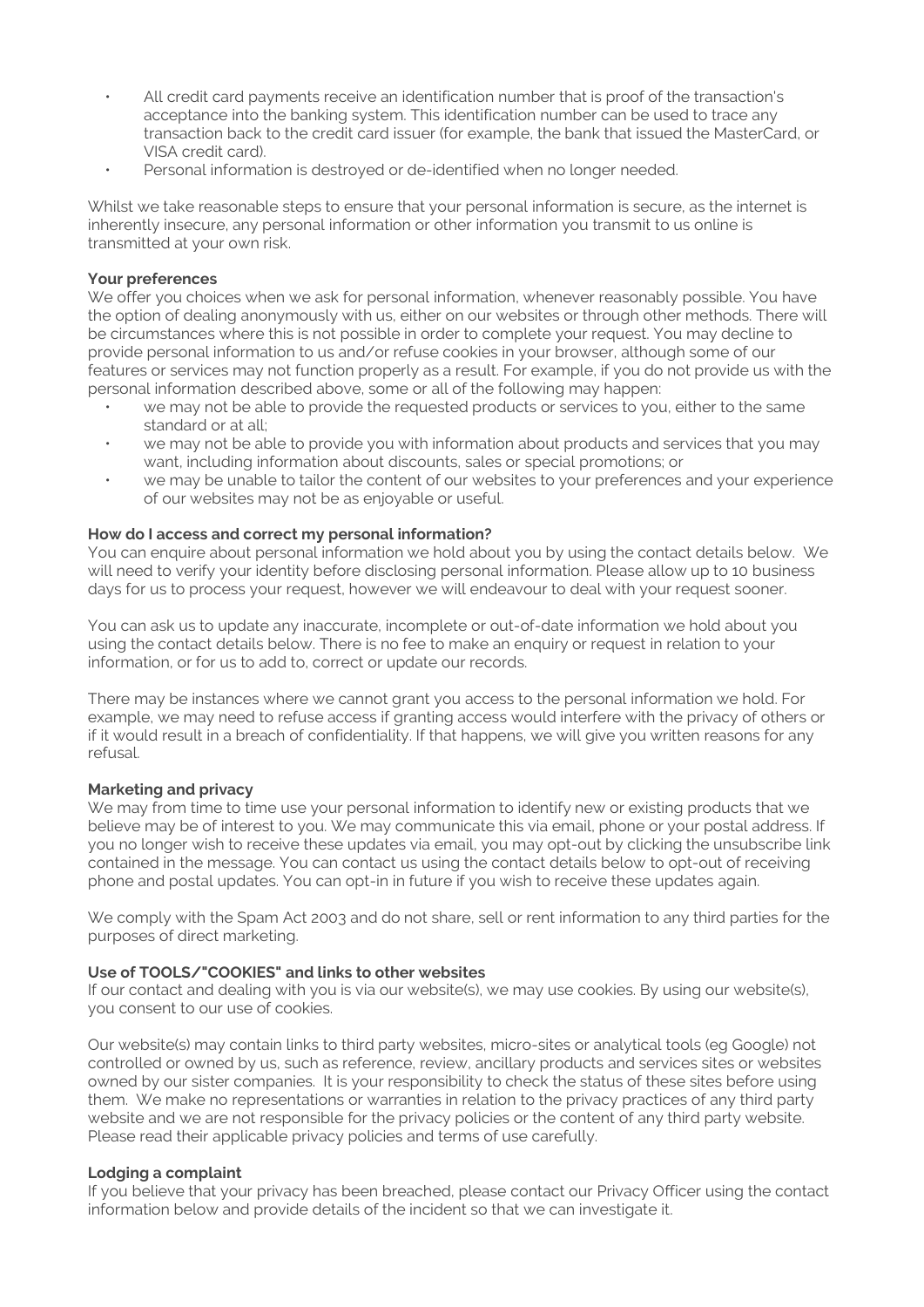We request that complaints about breaches of privacy be made in writing, so we can be sure about the details of the complaint. Our Privacy Officer deals with privacy complaints and any complaints should be directed to our Privacy Officer using the contact details below. We will attempt to confirm as appropriate and necessary with you your understanding of the conduct relevant to the complaint and what you expect as an outcome. We will inform you whether we will conduct an investigation, the name, title, and contact details of the investigating officer and the estimated completion date for the investigation process.

After we have completed our enquiries, we will contact you, usually in writing, to advise the outcome and invite a response to our conclusions about the complaint. If we receive a response from you, we will assess it and advise if we have changed our view.

## **Contacting us**

If you have any questions about this Privacy Policy or are concerned about how we have handled your personal information, we would like to hear from you. We treat privacy matters seriously and will endeavour to correct the matter.

You can contact our Privacy Officer by:

- emailing us at [rob@pedaltaiwan.com](mailto:rob@pedaltaiwan.com)
- by post to Privacy Officer, Pedal Taiwan, Lynden Manor, Langworthy Lane, Maidenhead, UK, SL6 2HH

Our Privacy Officer will contact you within a reasonable time after receipt of your complaint to discuss your concerns and outline options regarding how they may be resolved. We will aim to ensure that your query or complaint is resolved in a timely and appropriate manner.

## **Cookies**

# **What are cookies?**

When you visit our websites we use cookies. Cookies are small text files placed on your computer by us or our partners. Cookies allow us to identify the computer or device you're using to access our websites - but we can't identify you personally. This information is sent back to our systems as you move around our website.

Cookies are unique to the web browser you're using - so if you're using a desktop computer as well as a mobile, different data will be collected for each. You can find more information on the About Cookies website [www.aboutcookies.org/](http://www.aboutcookies.org/)

Cookies can be set by the owner of the website you're on. These are known as 1st Party Cookies. There are also 3rd Party Cookies that can be set by partner websites. Only the owner of the cookie can see the anonymous information it collects.

You can choose to accept all cookies, reject 3rd Party Cookies or reject all cookies by changing your internet browser settings. If you don't accept cookies, some features of our website won't work. For example, you won't be able to make a booking.

You can set up your web browser to refuse cookies, but this means you won't be able to book on our website or use all of its features.

By using our websites, you agree to us using cookies as set out in this statement.

## **How the cookies are used**

We use cookies for the following purposes:

- Collecting information: This means we can learn more about how you use our website so we can improve our products and online experience.
- Tailoring your experience: Cookies allow us to provide you with information, products and services that we think you'll find interesting.
- Making our marketing relevant: We can show you relevant offers and promotions on our own websites and through our advertising networks.

We may use cookies to find out more about how you use our website - like the searches you make and your preferences. We use this information to:

- Make it possible for you to use our website
- Show you information and offers that are relevant to you
- Find out more about how our customers use the site